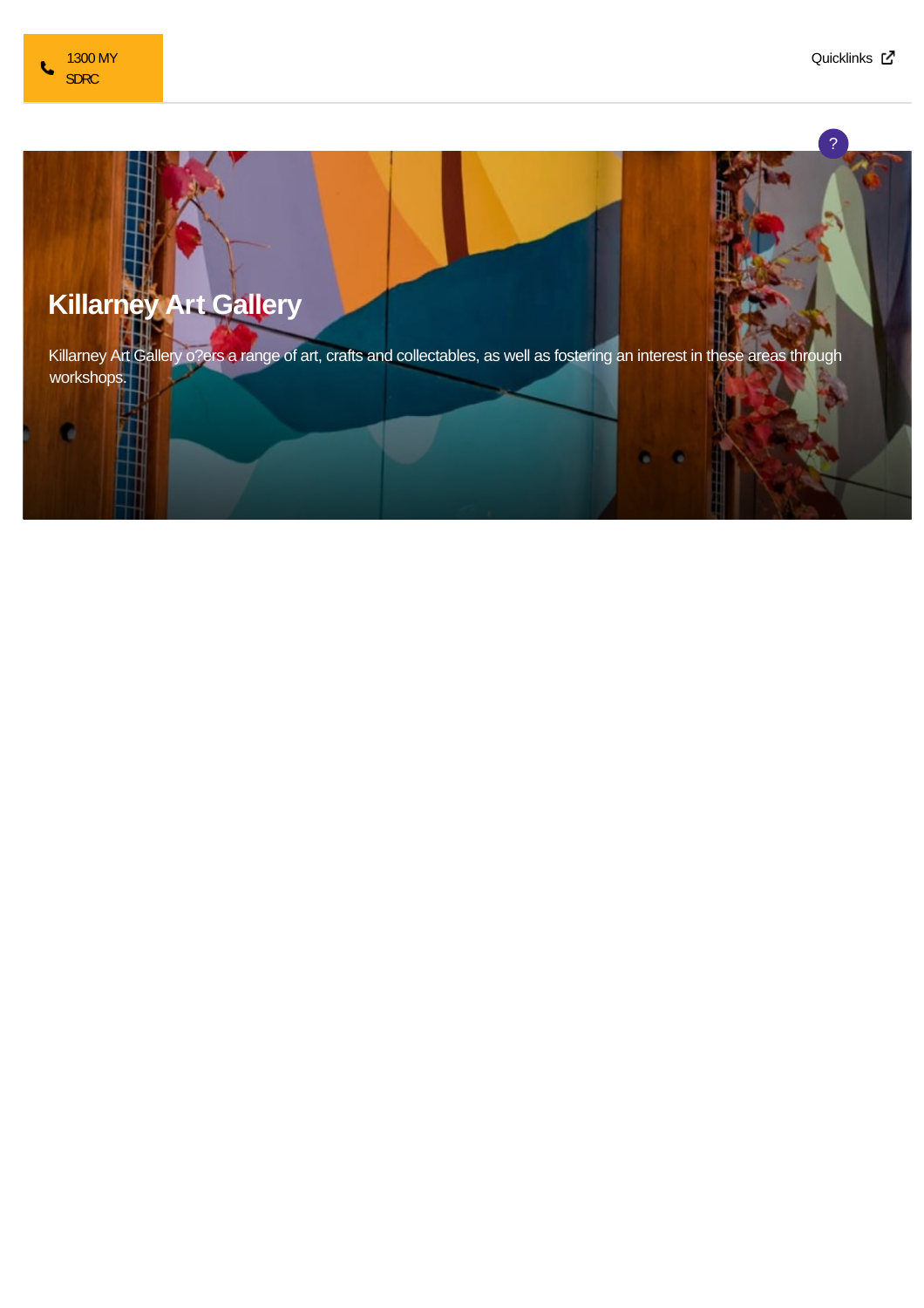| <b>Organisation Contact Details</b> |                                    |                            |                                     |
|-------------------------------------|------------------------------------|----------------------------|-------------------------------------|
| Physical Address:                   | 7 Willow Street Killarney QLD 4373 | Postal Address:            | PO Box 101 Killarney QLD 4373       |
| <b>Contact Person:</b>              | President                          | <b>Contact Position:</b>   | President                           |
| Phone (BH):                         | 454346140                          | Phone (AH):                |                                     |
| Mobile:                             | 0458991921                         | Fax:                       |                                     |
| Email:                              | killarneyartgallery@gmail.com      | Website:                   | www.killarneyartgallery.wixsite.com |
| Days of Operation:                  | $\bullet$ All                      | Opening Hours:             | 10am to 5pm                         |
| <b>Organisation Operations</b>      |                                    |                            |                                     |
| We use volunteers:                  | Yes                                | Target<br>Demographic:     | $\bullet$ All                       |
| Target Age Group:                   | • All Ages                         | Target Gender:             | <b>Both</b>                         |
| <b>Member Information</b>           |                                    |                            |                                     |
| Current no. of<br>members:          |                                    | Fees & Charges:            |                                     |
| Membership<br>Period:               |                                    | Membership<br>Eligibility: |                                     |
| <b>Meetings &amp; Facilities</b>    |                                    |                            |                                     |
| Meeting Venue /<br>Facility:        |                                    | Physical Address:          |                                     |
| <b>Disabled Access:</b>             |                                    | Toilets:                   | Yes (including disabled access)     |
| <b>External hire</b><br>available:  |                                    | Hire rates:                |                                     |
| Hire rates e?ective:                |                                    | Category:                  | Arts & Culture                      |
| <b>Organisation Summary</b>         |                                    |                            |                                     |

Killarney Art Gallery o?ers a range of art, crafts and collectables, as well as fostering an interest in these areas through workshops.

Killarney Art Gallery o?ers a range of art, crafts and collectables, as well as fostering an interest in these areas through workshops and a collegiate style. Regular community education / development activities include meditation, colouring circle, the Conversation Game and school holiday activities.